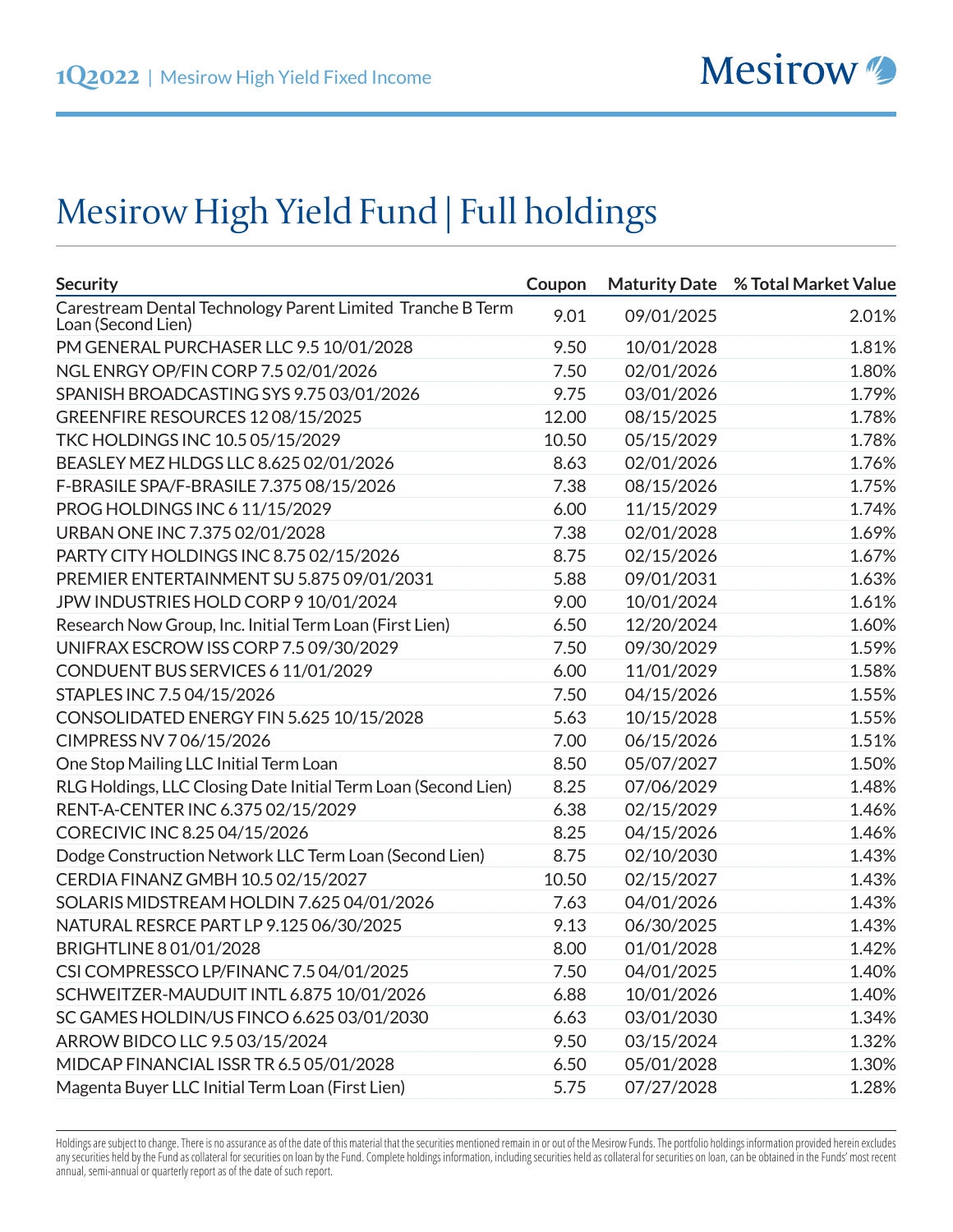| <b>Security</b>                                                               | Coupon |            | <b>Maturity Date % Total Market Value</b> |
|-------------------------------------------------------------------------------|--------|------------|-------------------------------------------|
| Wahoo Fitness Acquisition L.L.C Term Loan                                     | 6.75   | 08/12/2028 | 1.26%                                     |
| Veregy Consolidated, Inc. Initial Term Loan                                   | 7.00   | 11/03/2027 | 1.22%                                     |
| WARRIOR MET COAL INC 7.875 12/01/2028                                         | 7.88   | 12/01/2028 | 1.20%                                     |
| WaterBridge Midstream Operating LLC Initial Term Loan                         | 6.75   | 06/22/2026 | 1.20%                                     |
| <b>INTERFACE INC 5.5 12/01/2028</b>                                           | 5.50   | 12/01/2028 | 1.20%                                     |
| ENSIGN DRILLING INC 9.25 04/15/2024                                           | 9.25   | 04/15/2024 | 1.18%                                     |
| MATTEL INC 5.45 11/01/2041                                                    | 5.45   | 11/01/2041 | 1.17%                                     |
| HLF FIN SARL LLC/HERBALI 4.875 06/01/2029                                     | 4.88   | 06/01/2029 | 1.12%                                     |
| NAVIOS SA LOGIST/FIN US 10.75 07/01/2025                                      | 10.75  | 07/01/2025 | 1.12%                                     |
| RAILWORKS HOLDINGS LP/R 8.25 11/15/2028                                       | 8.25   | 11/15/2028 | 1.12%                                     |
| GPD COS INC 10.125 04/01/2026                                                 | 10.13  | 04/01/2026 | 1.11%                                     |
| ARC Falcon I Inc. Initial Term Loan (Second Lien)                             | 7.50   | 09/30/2029 | 1.07%                                     |
| Runner Buyer Inc. Initial Term Loan                                           | 6.25   | 10/20/2028 | 0.96%                                     |
| ITT HOLDINGS LLC 6.5 08/01/2029                                               | 6.50   | 08/01/2029 | 0.95%                                     |
| Emerald EMS LLC Term Loan                                                     | 7.25   | 12/29/2027 | 0.94%                                     |
| TRANSMONTAIGE PARTNERS 6.125 02/15/2026                                       | 6.13   | 02/15/2026 | 0.93%                                     |
| SUMMIT MID HLDS LLC / FI 5.75 04/15/2025                                      | 5.75   | 04/15/2025 | 0.92%                                     |
| GRANITE US HOLDINGS CORP 11 10/01/2027                                        | 11.00  | 10/01/2027 | 0.92%                                     |
| PARK RIVER HOLDINGS INC 6.75 08/01/2029                                       | 6.75   | 08/01/2029 | 0.91%                                     |
| JW ALUMINUM CONT CAST CO 10.25 06/01/2026                                     | 10.25  | 06/01/2026 | 0.91%                                     |
| TRANSOCEAN POSEIDON LTD 6.875 02/01/2027                                      | 6.88   | 02/01/2027 | 0.90%                                     |
| VENATOR FIN SARL/VENATOR 5.75 07/15/2025                                      | 5.75   | 07/15/2025 | 0.89%                                     |
| VIRTUSA CORP 7.125 12/15/2028                                                 | 7.13   | 12/15/2028 | 0.89%                                     |
| GLOBAL PART/GLP FINANCE 708/01/2027                                           | 7.00   | 08/01/2027 | 0.88%                                     |
| Alchemy US Holdco 1, LLC Initial Term Loan                                    | 7.17   | 10/10/2025 | 0.86%                                     |
| WELLTEC INTERNATIONAL 8.25 10/15/2026                                         | 8.25   | 10/15/2026 | 0.82%                                     |
| RAIN CII CARBON LLC/CII 7.25 04/01/2025                                       | 7.25   | 04/01/2025 | 0.81%                                     |
| DXP Enterprises, Inc. Initial Term Loan                                       | 5.75   | 12/23/2027 | 0.79%                                     |
| NEW ENTERPRISE STONE & L 9.75 07/15/2028                                      | 9.75   | 07/15/2028 | 0.76%                                     |
| FORTRESS TRANS & INFRAST 5.5 05/01/2028                                       | 5.50   | 05/01/2028 | 0.75%                                     |
| SUMMIT MID HLDS LLC / FI 8.5 10/15/2026                                       | 8.50   | 10/15/2026 | 0.75%                                     |
| INNOVATE CORP 8.5 02/01/2026                                                  | 8.50   | 02/01/2026 | 0.74%                                     |
| PARK-OHIO INDUSTRIES INC 6.625 04/15/2027                                     | 6.63   | 04/15/2027 | 0.74%                                     |
| LaserShip, Inc. Initial Term Loan (First Lien)                                | 5.25   | 05/07/2028 | 0.74%                                     |
| Hyperion Materials & Technologies, Inc. Initial Term Loan (First<br>Lien)     | 5.01   | 08/30/2028 | 0.72%                                     |
| CONUMA COAL RESOURCES 1005/01/2023                                            | 10.00  | 05/01/2023 | 0.69%                                     |
| SWF ESCROW ISSUER CORP 6.5 10/01/2029                                         | 6.50   | 10/01/2029 | 0.67%                                     |
| GAC HOLDCO INC-CW26                                                           | 0.00   |            | 0.56%                                     |
| Forming Machining Industries Holdings, LLC Initial Term Loan<br>(Second Lien) | 10.95  | 10/09/2026 | 0.56%                                     |
| ALTERA INFRA/TEEKAY OFC 8.5 07/15/2023                                        | 8.50   | 07/15/2023 | 0.56%                                     |
| EXTERRAN NRG SOLUTIONS/F 8.125 05/01/2025                                     | 8.13   | 05/01/2025 | 0.56%                                     |

Holdings are subject to change. There is no assurance as of the date of this material that the securities mentioned remain in or out of the Mesirow Funds. The portfolio holdings information provided herein excludes any securities held by the Fund as collateral for securities on loan by the Fund. Complete holdings information, including securities held as collateral for securities on loan, can be obtained in the Funds' most recent annual, semi-annual or quarterly report as of the date of such report.